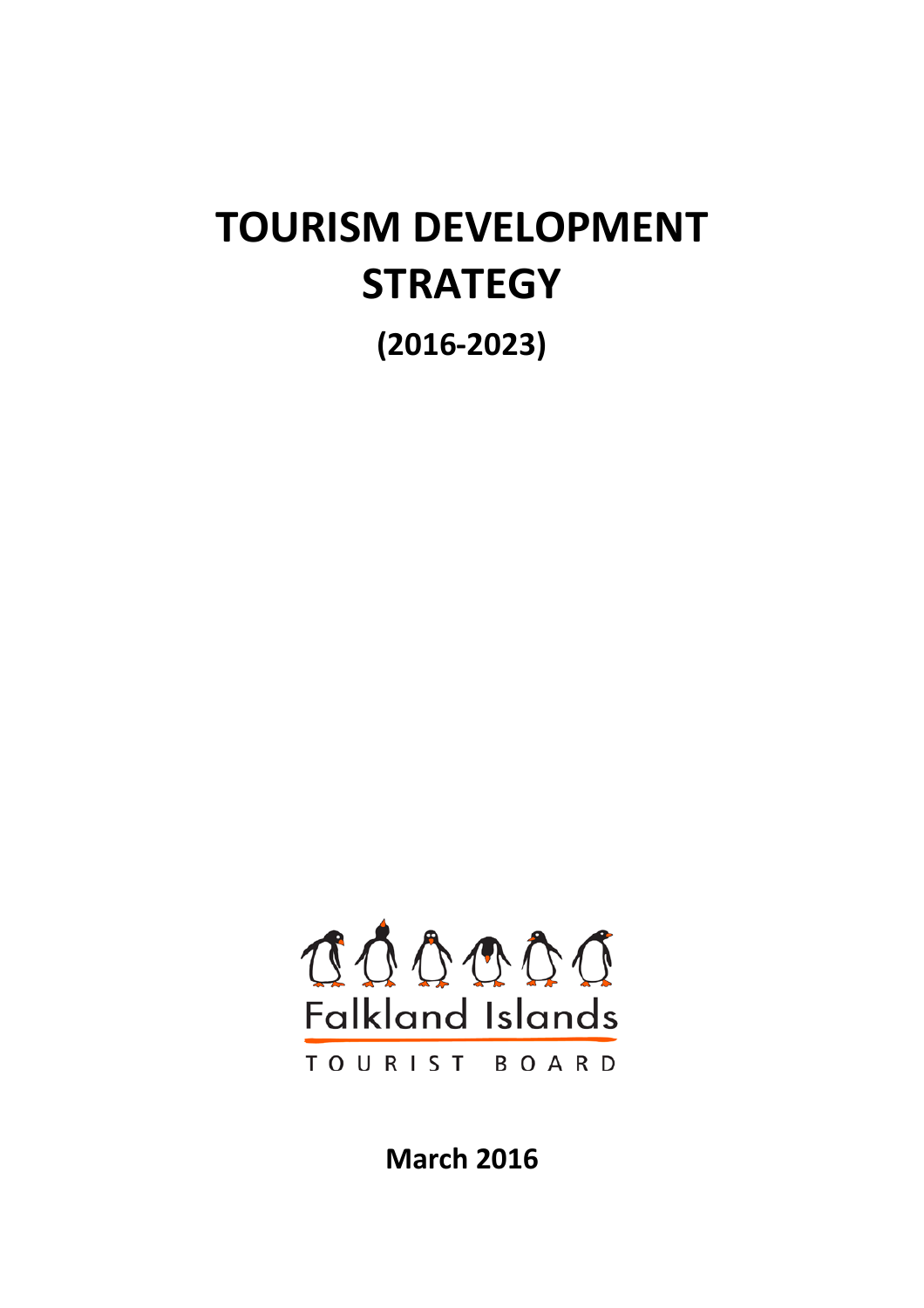# **TABLE OF CONTENTS** PAGE

|    | <b>EXECUTIVE SUMMARY</b>            |    |
|----|-------------------------------------|----|
| 2. | <b>INTRODUCTION AND BACKGROUND</b>  | -6 |
| З. | AIMS AND OBJECTIVES OF THE STRATEGY | 10 |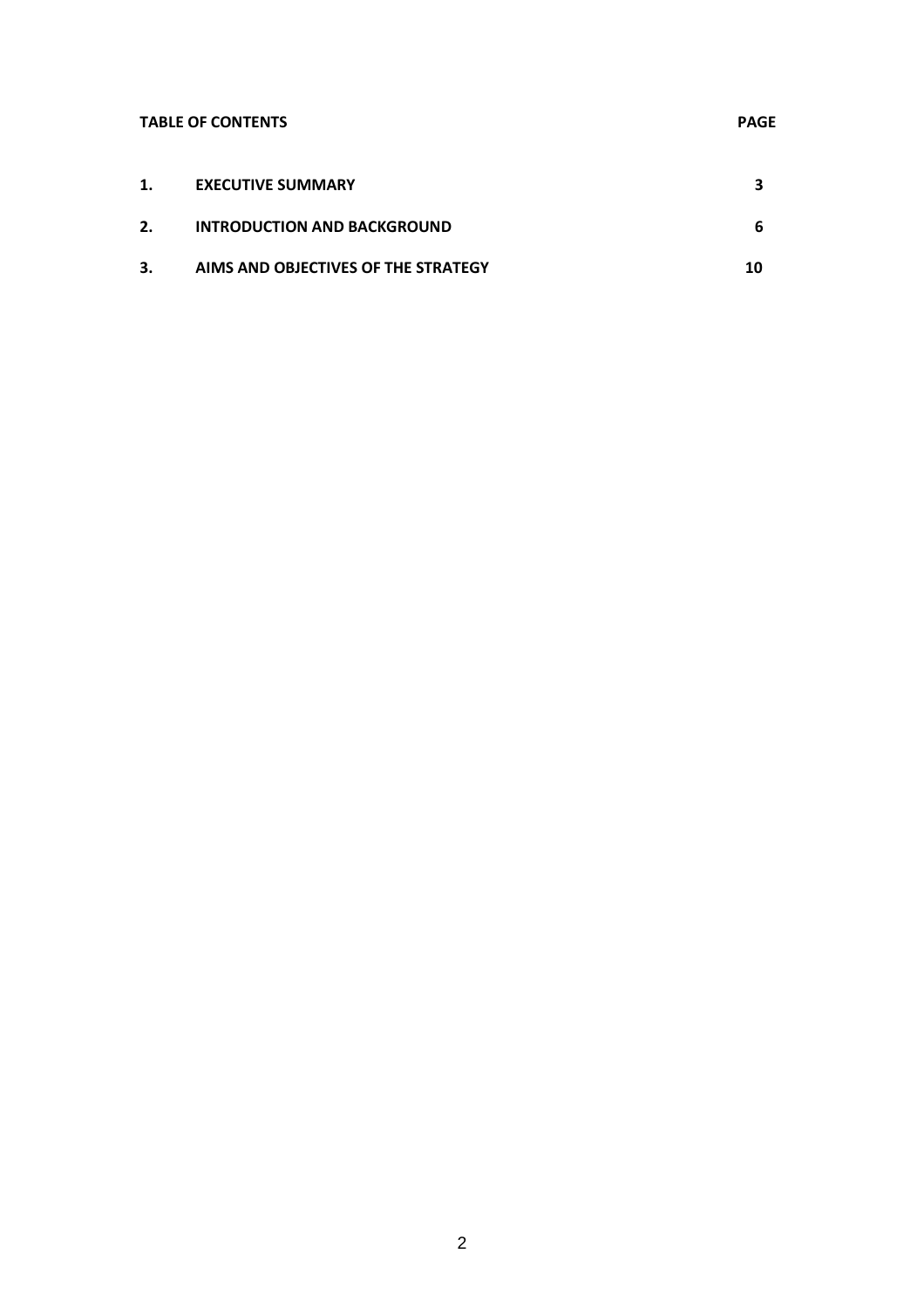## **1. EXECUTIVE SUMMARY**

This Tourism Development Strategy for the Falkland Islands sets out the strategic direction of the sector over the period 2016-2023. It provides a realistic and achievable strategy for tourism in the Islands, striving to make it a more vibrant industry for current and future investors. It also addresses the extreme seasonality issues faced in the Falklands, which are a constraint to development and limit tourism's potential as a year-round sector for income and employment.

#### **Overview of the Sector**

Over the period 2000-2014, overnight leisure tourist arrivals increased by an average annual rate of just 1%, compared to a global average of 4.5%. In 2014, the UK was the largest leisure tourism market representing 39% of arrivals, followed by Argentina, USA, France, Germany and Australia. Seasonality of overnight leisure tourism is strong, with the majority of visits occurring over the period November to February; visitors are predominantly male in the 45-64 years age group.

From a low of just under 30,000 cruise visitors in 2012/13, growth has been consistent over the last two seasons to reach over 43,000 in 2014/15. In 2014/15 the USA was the largest market (35%), followed by the UK (10%). Almost one-third of all cruises that include the Falklands commence their journeys in Ushuaia. Stanley is the most significant destination in the Falklands for cruise ships, accounting for 40% of all visits, followed by West Point, Saunders and Carcass Islands. Around 19 vessels carrying almost 32,000 passengers bypass the Falklands altogether each season

Domestic leisure tourism trips (visits by residents of the Falklands to places in the Islands for one night or more) amounted to over 5,100 in 2014, and appear to be growing since 2011.

Total leisure tourism expenditure from overnight, cruise and domestic tourism totalled £4.7 million in 2014. 50% of this was from cruise tourism, 39% from overnight tourism, and 11% from domestic tourism.

Air access to the Falklands is the biggest constraint to the growth of tourism. The one flight a week operated by LAN from Punta Arenas offers 174 seats, or around 9,048 per year. During the October to March summer season there were only 2,000 spare seats on this route. In 2014/15 the Air Bridge from Brize Norton offers limited additional seats (31 per flight) twice a week. Around 300 leisure tourists arrive by this route each year.

The accommodation sector in the Falklands is small and fragile, with most establishments being family run and most destinations only having one accommodation establishment. By October 2016 there will be 283 beds in serviced accommodation (50% of these in the Malvina House Hotel) and 118 beds in self-catering accommodation. There are only 98 beds in serviced accommodation in Camp.

Based on current visitor length of stay in the Falklands, the accommodation stock in Camp is sufficient in size to welcome approximately 1,000 additional leisure overnight tourists during the October-March season.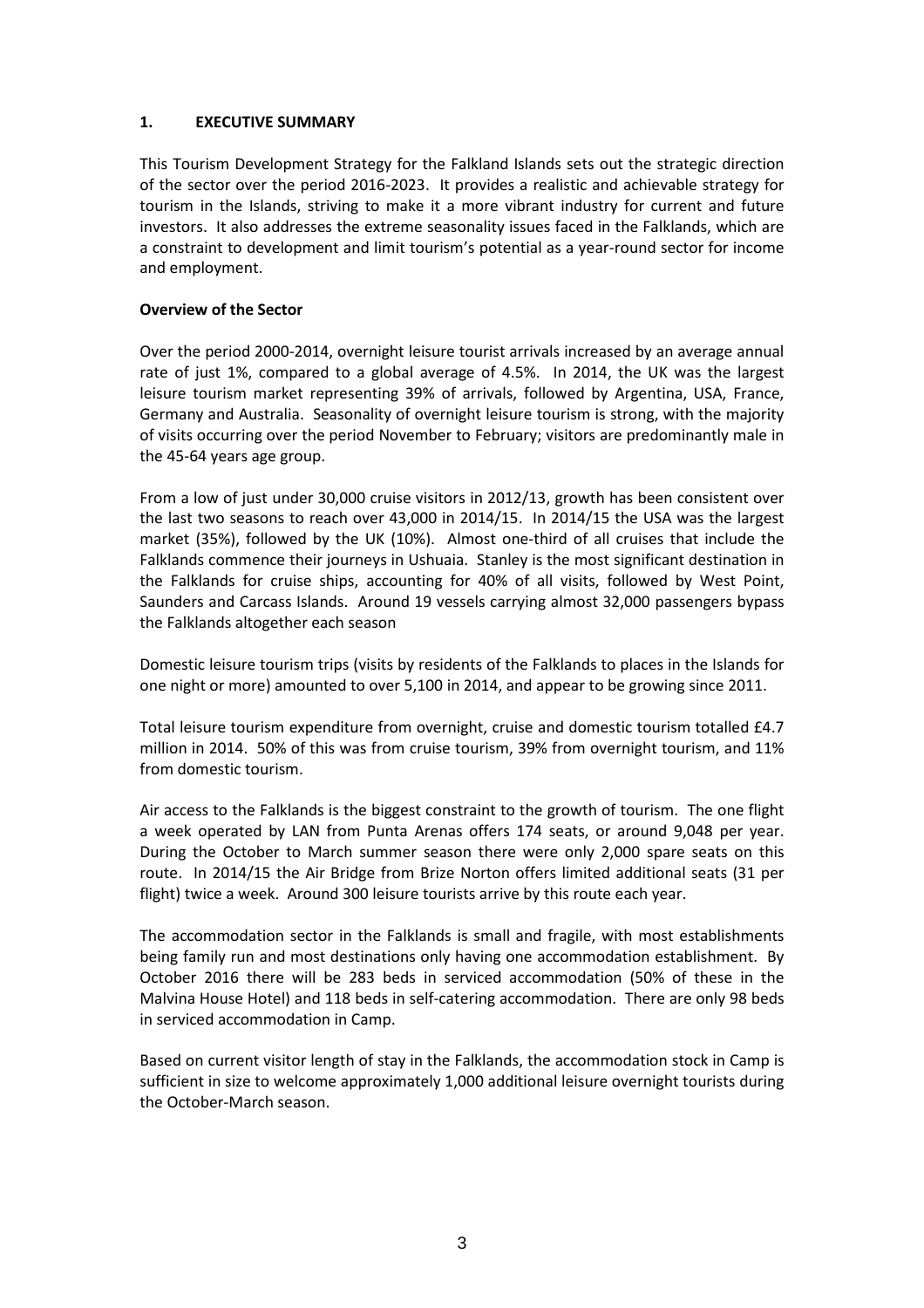#### **The Vision**

The overall Vision for tourism in the Falklands, and underpinning the Tourism Development Strategy is:

*To develop a sustainable and economically significant tourism sector that residents in Stanley and Camp can invest and participate in, and benefit from.*

#### **Strategic Objectives**

To deliver this Vision, the Strategy has six overarching Strategic Objectives:

**Strategic Objective 1:** Increase tourist overnights by 87% by 2023 through a combination of additional visitors and increased length of stay. Increased expenditure will transpire through increased volume, and not necessarily higher prices.

**Strategic Objective 2:** Encourage overnight tourist visits across eight months (September to April), increasing the length of the traditional season.

**Strategic Objective 3:** Develop "honeypots" to attract overnight tourists to lesser-visited areas.

**Strategic Objective 4:** Increase the number of cruise visitors by 49%, and their levels of expenditure by 42%, by 2022/2023.

**Strategic Objective 5:** Encourage expedition cruise ships to visit more destinations around the Falklands, including basing their operations in Stanley.

**Strategic Objective 6:** Enhance the day visitor experience in Stanley.

These overarching strategic objectives are represented by four Key Priority Areas:

**Key Priority Area 1:** Developing and Delivering Effective and Measurable Marketing

**Key Priority Area 2:** Diversifying the Falklands Tourism Product

**Key Priority Area 3:** Improving the Infrastructure

**Key Priority Area 4:** Investing in People and Skills

Each of these priority areas is supported by a number of operational objectives and actions that will realise the goals of the strategy. The overall approach is summarised in the diagram overleaf.

#### **Implementation**

The success of the Strategy will be measured through a series of key tracking indicators linked to visitor arrivals and expenditure, as well as investment and delivery of each of the operational objectives and actions. For success it will require funding support from FIG as well as investment from private sector organisations.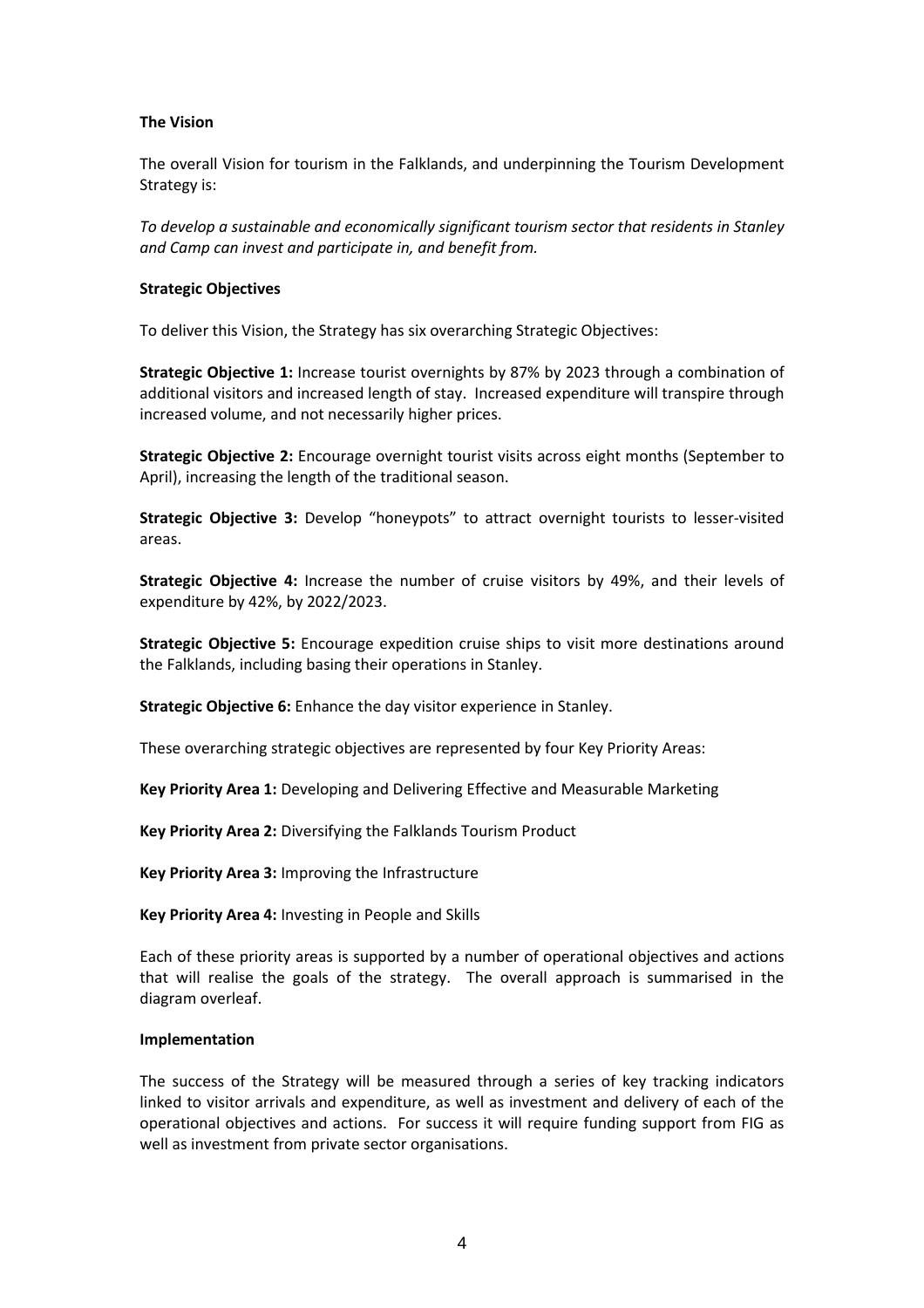#### **Tourism Development Strategy**

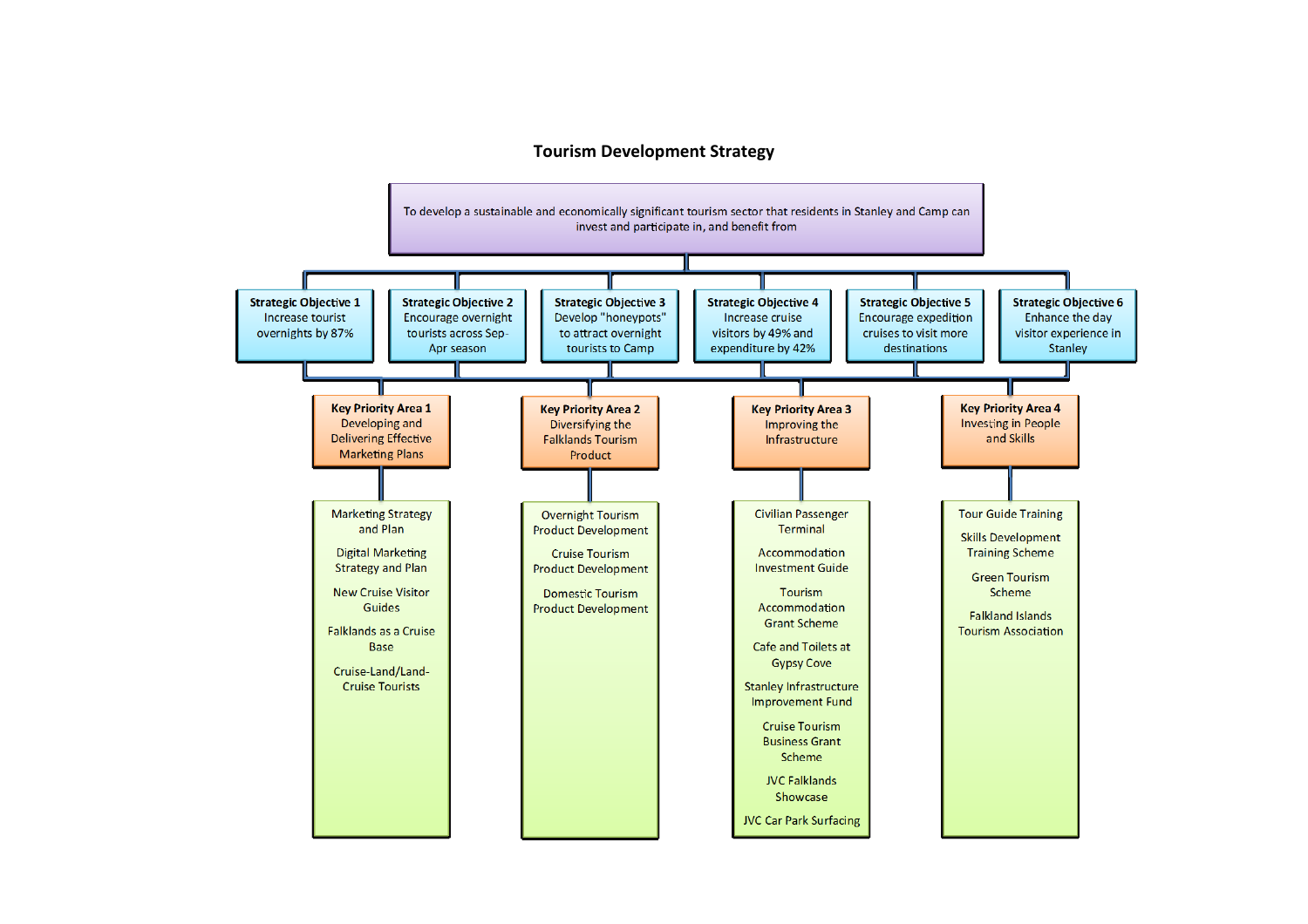# **2. INTRODUCTION AND BACKGROUND**

## **Rationale for the Tourism Development Strategy**

This Tourism Development Strategy (TDS) sets out the priorities and strategic direction of tourism in the Falklands for a period of seven years (2016/2017 to 2022/2023). It has been compiled following six months of consultations, industry analysis, and detailed scrutiny of international tourism and market trends. The overall aim has been to ensure that it is realistic and implementable.

Tourism is an important and sustainable part of the Falkland Islands economy, with a large proportion of the population participating in it, either on a part-time or full-time basis. Tourism not only generates employment and income for residents, but also encourages the development of services that can be used by those living in the Islands such as accommodation and attractions.

The Strategy is full integrated with the aims and objectives of the Islands Plan (2014-2018), Economic Development Strategy (2010) and Rural Development Strategy (2012-2017).

#### **Current Situation**

Over the period 2000 to 2014, *overnight leisure tourists* have grown by an average annual rate of 1%, whilst world tourism growth has increased by 4.5% per annum. The three peaks in demand over this period correspond to the  $20^{th}$  (2002),  $25^{th}$  (2007) and  $30^{th}$  (2012) anniversaries of the Falklands War. There were almost 1,500 leisure tourists in 2014.



#### **Overnight Leisure Tourists to the Falkland Islands (2000-2014)**

The United Kingdom is still the largest generating market for leisure tourist arrivals, followed by Argentina, then the United States. Over the last five years, the average annual growth rate of arrivals from the UK has been 3.3% compared to 15.8% from Argentina and 2.5% from USA.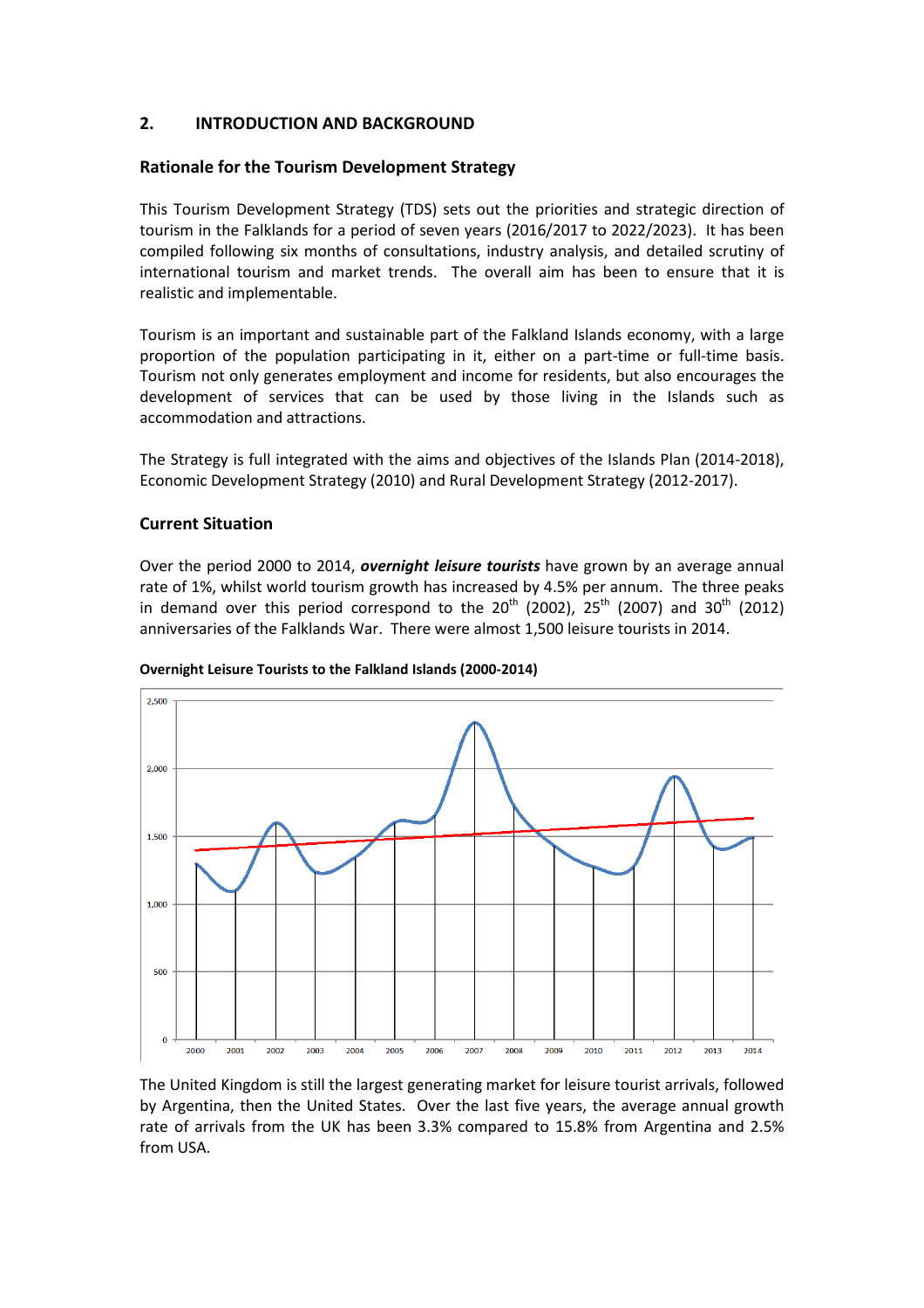| Leisure Tourist Arrivals by Main Markets (2010-2014) |  |  |  |
|------------------------------------------------------|--|--|--|
|------------------------------------------------------|--|--|--|

| <b>Country of Residence</b> | 2010 | 2011 | 2012 | 2013            | 2014            | Av. Rate (%) |
|-----------------------------|------|------|------|-----------------|-----------------|--------------|
| <b>United Kingdom</b>       | 514  | 532  | 856  | 559             | 585             | 3.3          |
| Argentina                   | 149  | 143  | 289  | 201             | 268             | 15.8         |
| <b>United States</b>        | 116  | 102  | 140  | 136             | 128             | 2.5          |
| France                      | 68   | 91   | 150  | 94              | 85              | 5.7          |
| Germany                     | 38   | 58   | 38   | 63              | 58              | 11.2         |
| Australia                   | 45   | 48   | 74 I | 55              | 56              | 5.6          |
| <b>Chile</b>                | 38 I | 37   | 47   | 31              | 46              | 4.9          |
| <b>Netherlands</b>          | 37 I | 31   | 17   | 24              | 27              | $-7.6$       |
| Canada                      | 22   | 34   | 25   | 38              | 21              | $-1.2$       |
| Poland                      | 8    | 5    | 7    | 0               | 19              | 24.1         |
| Switzerland                 | 48   | 32   | 39   | 29              | 16              | $-24.0$      |
| <b>New Zealand</b>          | 24   | 17   | 27   | 15              | 15              | $-11.1$      |
| Brazil                      | 91   | 14   | 25   | 11              | 14              | 11.7         |
| <b>South Africa</b>         | 11   | 5    | 7    | 6               | 13              | 4.3          |
| <b>Uruguay</b>              | 6    | 4    | 17   | 9               | 12              | 18.9         |
| <b>Finland</b>              | 1    | 4    | 14   | 3               | 10 <sup>1</sup> | 77.8         |
| Italy                       | 9    | 16   | 23   | 20 <sub>2</sub> | 10              | 2.7          |

Tourism is highly seasonal, with the "tourism season" starting slowly in October, and then running strongly during November through to February, with March still performing well, but then falling off sharply in April.





The key age group for leisure arrivals are the 45-54 year olds, followed by the 55-64 year olds, which accounted for exactly 50% of all leisure tourist arrivals in 2014.

Over three-quarters of all leisure tourists are male. The UK war veterans, Argentine visitors, and some of the leisure segments that have a strong male interest, including bird watching and fishing, drive the bias towards males.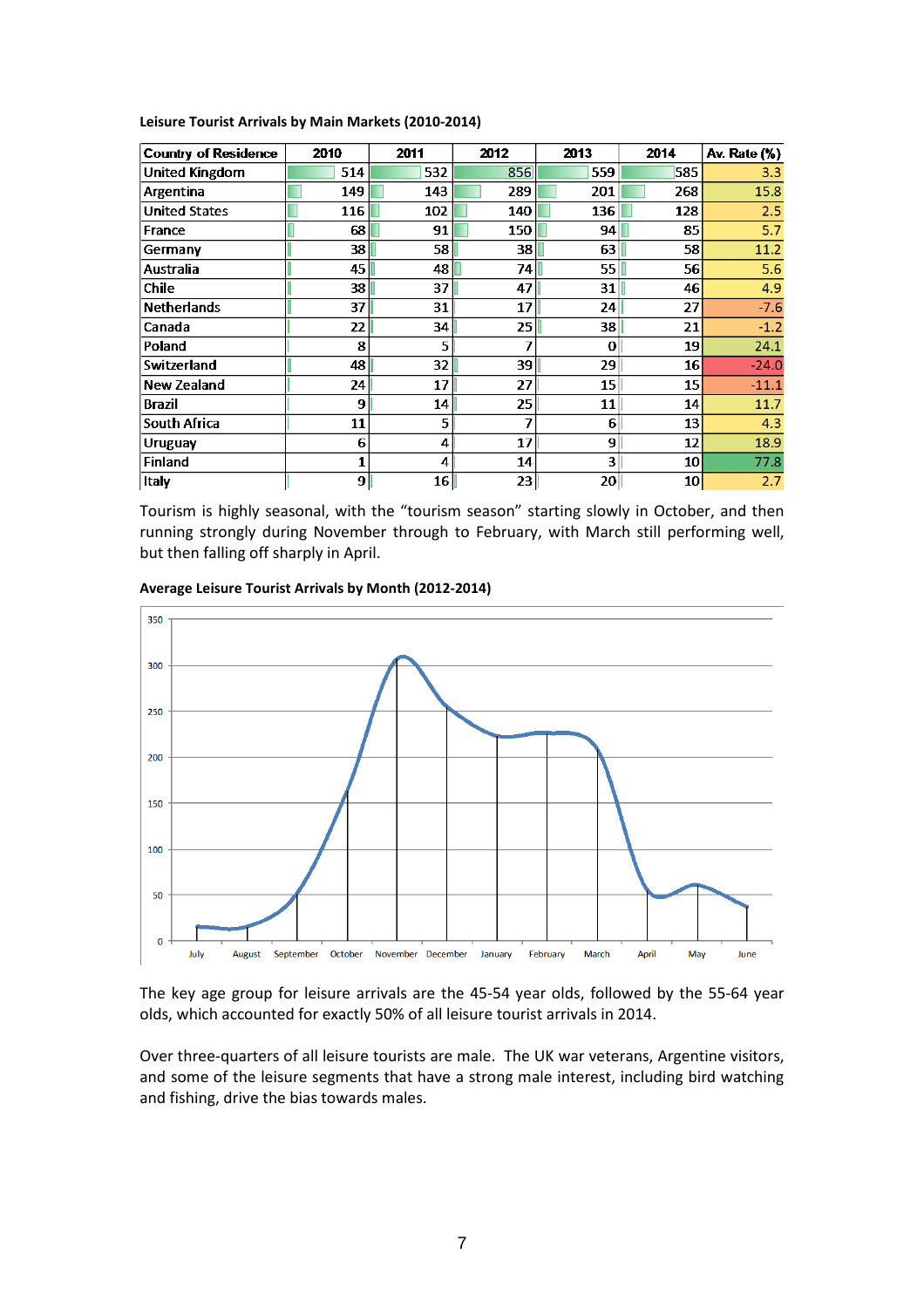*Cruise passenger visitors* have fallen from a peak in the 2008/2009 season of 62,488, to under 30,000 in 2012/2013. However since then, there have been two seasons of consecutive growth, and further growth to an expected 52,000+ passengers in 2015/2016.



#### **Cruise Passenger Arrivals (2008/09 – 2014/15)**

Nationals from the USA accounted for over one-third of all cruise arrivals in 2014/2015, followed by the UK, Canada and Germany. The nationality of passengers tends to be heavily influenced by the client base of cruise lines operating to the Falklands and South Atlantic.

Of all the cruises that visited the Falklands in 2014/2015, 29% originated in Ushuaia, 13% in Buenos Aires, 10% in Valparaiso, and 7% in Stanley. The most popular ports of call in the Falklands were Stanley (40% of all vessels), West Point (14%), Saunders Island (13%), Carcass Islands (12%) and New Island (10%).

In the 2014/2015 season, around 19 cruise vessels passed the Falklands without visiting, accounting for around 30,000 passengers.

*Domestic tourism* is defined as trips made by residents of the Falklands for at least one night; trips can be for any purpose. In 2014 over 5,100 domestic leisure tourism trips were taken in the Falklands, with growth over the last two years being around 25% per annum.

**Total leisure tourism expenditure was estimated at £4.7 million in 2014. One half of all expenditure was generated by cruise visitors, 39% by overnight leisure tourists, and 11% by domestic tourists.**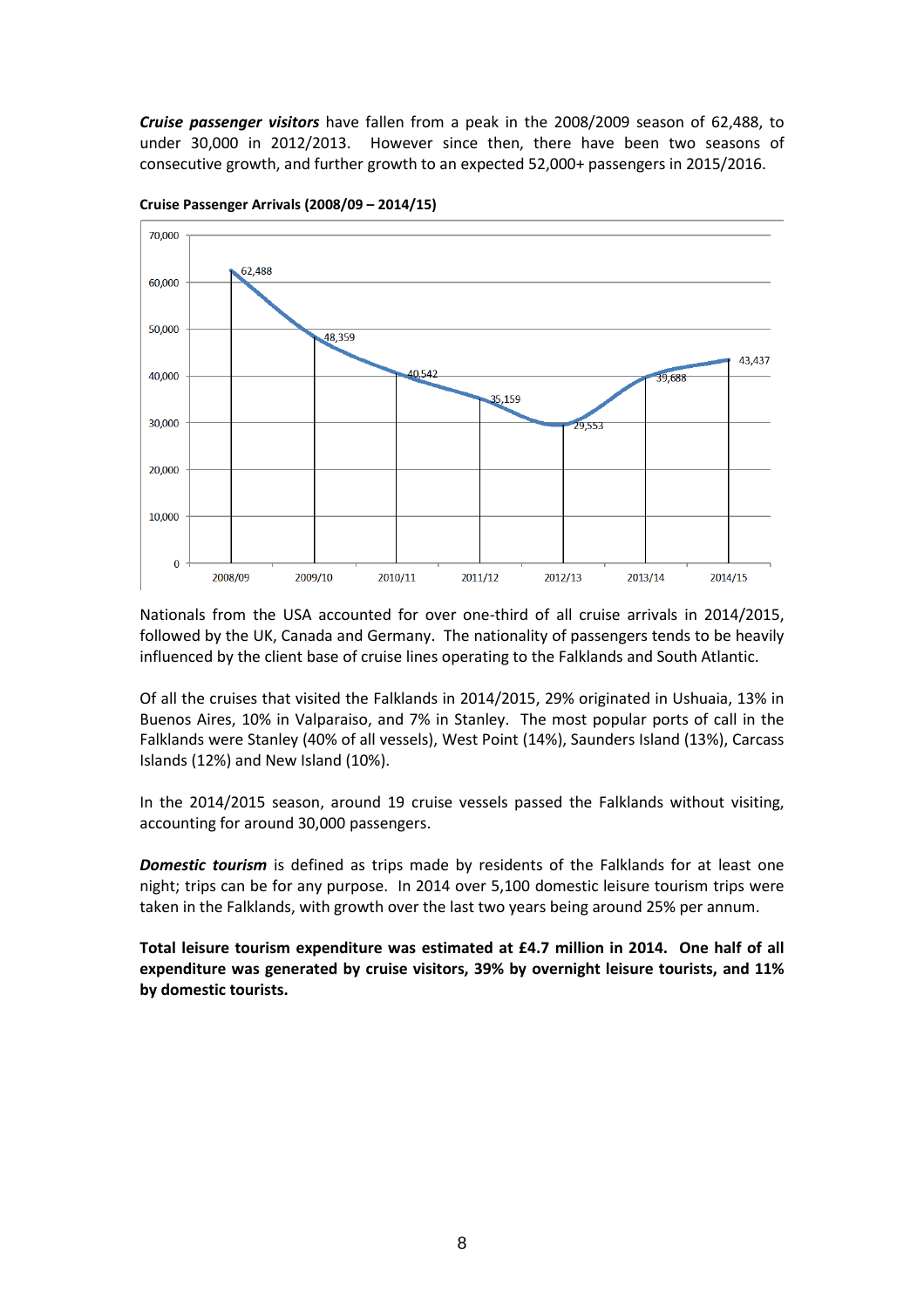*The accommodation sector* in the Falklands can be described as extremely fragile. This is due to two factors:

- Most accommodation is family run, and therefore not necessarily treated as a longterm on-going concern.
- Most destinations have only one accommodation establishment, so if this closes down there are no alternatives for tourists.

There are 137 rooms with 283 beds in serviced accommodation, and 51 rooms and 118 beds in self-catering accommodation. In 2015, the average room occupancy rate across the year was 47.8% for serviced accommodation and 27.8% for self-catering accommodation. Extreme seasonality patterns exist with high occupancy rates during the period November to February.

Based on the current serviced and self-catering capacity, it is possible to accommodate approximately 1,000 additional leisure arrivals during the October-March season.

*Current air capacity* is limited to a weekly flight from Punta Arenas (every Saturday) operated by LAN using a A320 Airbus with 174 seats (or 9,048 per year). In addition, MOD operates a link to RAF Brize Norton twice a week. Whilst the MOD utilises an A330 Air Tanker, there are 31 seats guaranteed to the Falkland Islands Government for civilian passengers.

Air access is the biggest constraint to the growth of tourism. Based on current air capacity, it is only possible to increase tourist arrivals by around 1,600 during the October-March season.

For a number of years, it has been recognised that an additional commercial air link to the Islands would have very significant benefits. In terms of tourism and trade links a new route would be transformative for the Islands. In support of this aim the Falkland Islands Development Corporation is working with experienced aviation consultants, and other stakeholders to quantify the economic business case, evaluate the viability of a number of routes and work with potential carriers to secure a new and additional international air link for the Falkland Islands.

#### **Strategic Context**

The Tourism Development Strategy is aligned with the tourism elements of the Islands Plan, Economic Development Strategy and Rural Development Strategy. All aspects of these plans that relate to tourism are supported by the Tourism Development Strategy, thus providing a unified strategic direction for tourism in the Falklands.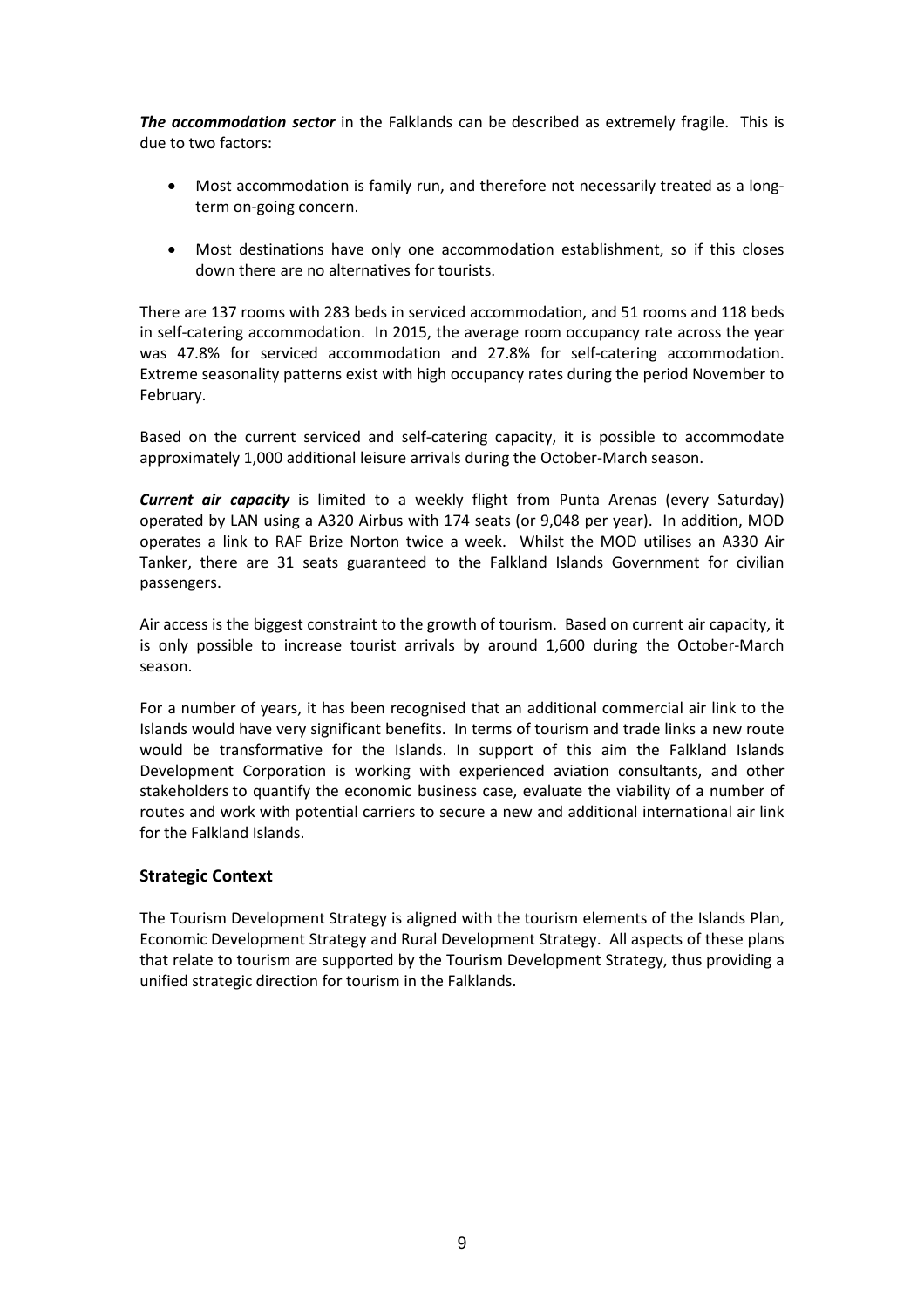# **3. AIMS AND OBJECTIVES OF THE STRATEGY**

## **General Principles of the Strategy**

The success of the Strategy will be determined by involvement of both the public and private sectors, and them working together to achieve the actions in each of the Key Priority Areas. The Strategy aims to create a better operating environment for tourism businesses by generating increased demand and assisting with operational issues such as investment and human resource development.

The Tourism Development Strategy assumes that international air access to the Falkland Islands will remain unchanged over the period to 2023. If improved air access is realised, growth targets and some Key Priority Areas may need to be reassessed. The Strategy also assumes that the Waterfront Development (Option 2) will be completed by 2022, with the success of yachting tourism being dependent on the development of a marina.

## **The Vision**

The Vision for tourism in the Falklands, and underpinning the Tourism Development Strategy is:

*To develop a sustainable and economically significant tourism sector that residents in Stanley and Camp can invest and participate in, and benefit from.*

## **Strategic Objectives**

**Strategic Objective 1:** Increase tourist overnights by 87% by 2023 through a combination of additional visitors and increased length of stay. Increased expenditure will transpire through increased volume, and not necessarily higher prices.

*Rationale: The tourism product in the Falkland Islands is not luxury (most accommodation is of a Three Star rating). Tour operators in Europe and the USA felt that a significant increase in price would have a negative impact on demand.*

**Strategic Objective 2:** Encourage overnight tourist visits across eight months (September to April), increasing the length of the traditional season.

*Rationale: With limited air capacity and accommodation, the only way to increase visitor numbers significantly is to encourage visitors during those months where there are seats and beds available. Expanding the industry into an eight-months-a-year sector also provides better employment and business opportunities.*

**Strategic Objective 3:** Develop "honeypots" to attract overnight tourists to lesser-visited areas.

*Rationale: There are beds available in the Falklands in several locations, even in the high season. Better distribution will enable more operators to benefit from tourism, and encourage greater growth in all months.*

**Strategic Objective 4:** Increase the number of cruise visitors by 49%, and their levels of expenditure by 42%, by 2022/2023.

*Rationale: There are no specific constrains on moderate to strong growth of the cruise sector.*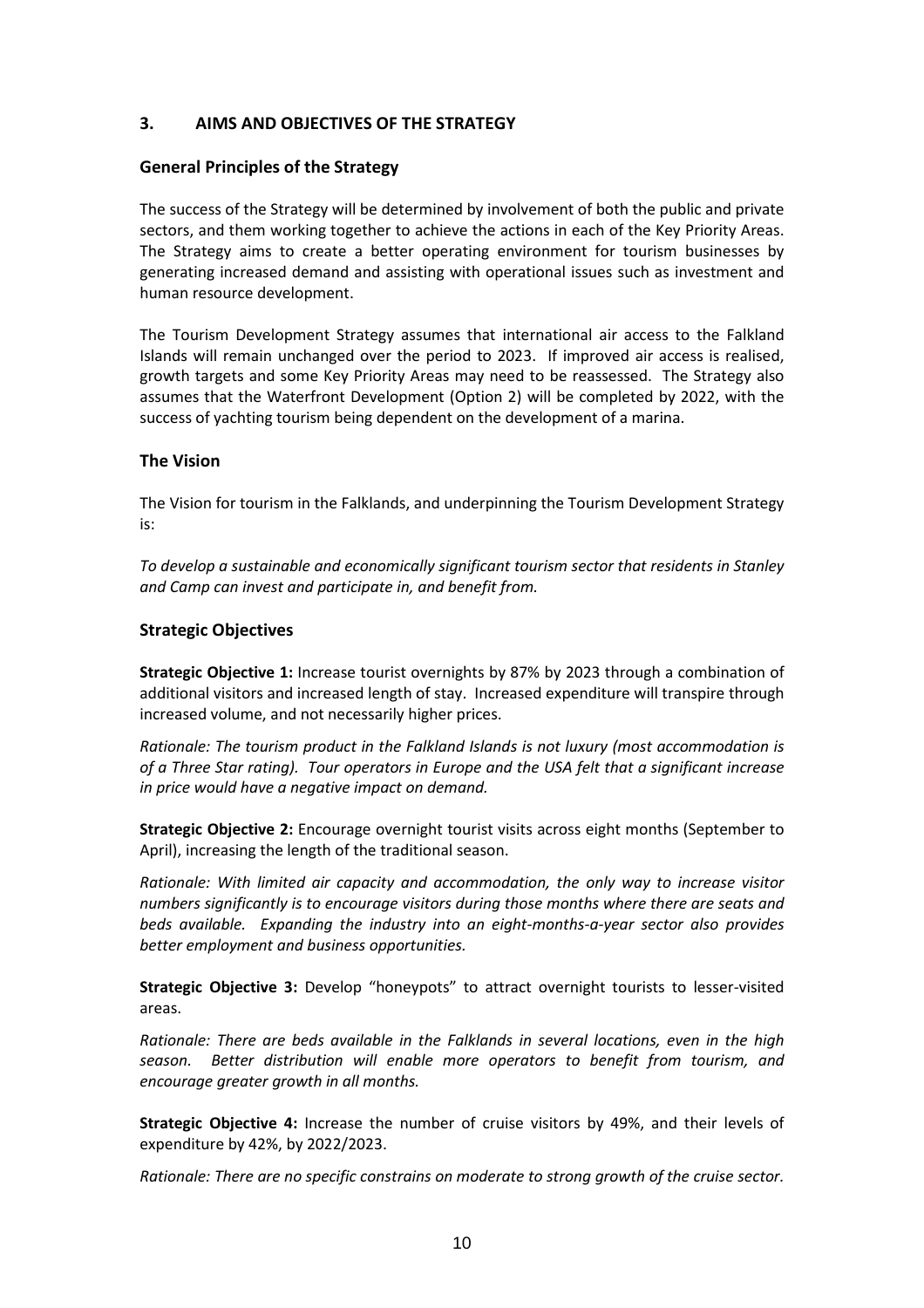**Strategic Objective 5:** Encourage expedition cruise ships to visit more destinations around the Falklands, including basing their operations in Stanley.

*Rationale: Very few places in the Falklands benefit from cruise visitors at present. By encouraging visits to more destinations, the economic benefits can be brought to new areas in Camp.*

**Strategic Objective 6:** Enhance the day visitor experience in Stanley.

*Rationale: Around 30% of all cruise visitor excursions are to Gypsy Cove and a further 15% on a Stanley Highlights tour. Improving facilities and signage in these areas is therefore important, especially as cruise visitors are potential future overnight tourists.*

#### **Key Priority Areas**

#### *Key Priority Area 1: Developing and Delivering Effective and Measurable Marketing*

## *Marketing Strategy and Plan*

We will develop a (traditional) Marketing Strategy that defines the activities required to develop awareness, interest, desire and sales through non-digital media over the period to 2023. The Strategy will focus on two key market groups:

- **Core Markets**: geographical markets that are already visiting the Falklands and present the best potential for growth. These are: UK, USA, France, Germany and Australia.
- **Tactical Markets**: that can be attracted when specific opportunities arise, such as special events, specific packages, etc. These are the markets that are within easy reach of the Falklands (such as Chile, Uruguay, Brazil and Argentina).

#### *Digital Marketing Strategy and Plan*

The adoption of the Internet as the primary tool for researching, choosing and booking travel has radically altered the tourism promotion landscape. Destinations can no longer rely solely on trade shows, fam-trips, brochures, and paid advertising to attract visitors and the attention of the travel trade. Nearly 90% of international travellers now do most or all of their destination research online, and a rapidly growing percentage book over the Internet as well.

The Digital Marketing Strategy will set out the actions that will build awareness online of the Falklands as an interesting and distinctive destination over the period to 2023.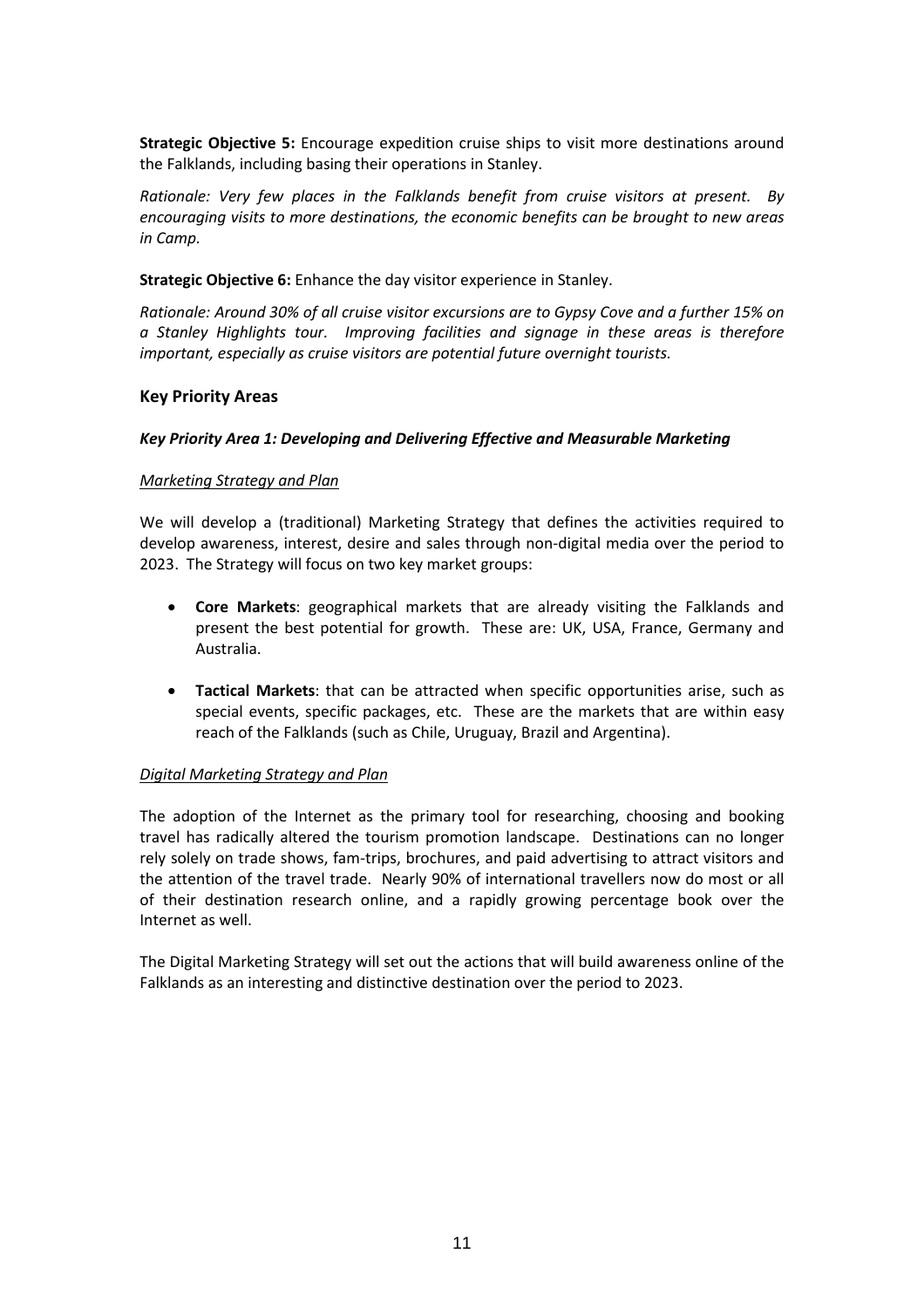#### *New Cruise Visitor Guides*

Passenger enjoyment of the Falklands is heavily dependent on the information they receive before arrival. Many of the cruise vessels offer information sessions on board before arriving in each port, and consequently it is essential that cruise directors are provided with the best possible information about the Falkland Islands and about what is available during shore excursions. All videos currently available are around 10 years old and are becoming dated or are out of production. We will produce a new Falklands Islands guide, and a video primarily aimed at cruise passengers.

#### *Falklands as a Cruise Base*

Cruise itineraries that start and/or end in the Falklands have additional benefits for the local economy, generated by the cruise lines themselves and passengers. We will encourage expedition cruise operators to establish Stanley as a homeport by marketing its benefits. This will include working with local businesses to offer bunkering and provisions, and ensuring the Falklands remains a competitive and attractive destination.

#### *Cruise-Land/Land-Cruise Tourists*

An extension of home porting (above) is the active encouragement of cruise passengers to spend time in the Falklands before or after their cruises. We will promote land-based visits either before or after a cruise, and develop joint marketing ventures with the cruise operators.

#### *Key Priority Area 2: Diversifying the Falklands Tourism Product*

#### *Overnight Tourism Product Development*

The core tourism product of the Falklands is the birdlife. This shapes demand for trips to the Islands, and consequently the seasonality of tourism, with most trips taking place between November and February. The aim of product diversification is to attract more tourists at different times of the year, ideally outside of the main birding season, and to distribute visitors to other parts of the Islands. This gives the opportunity for individuals and businesses to respond to "new tourism" demand.

*War and Historical Interest*: the key interest is the 1982 war, however earlier conflicts and history can be combined with this. We will re-establish links with battlefield tour specialists and raise overall marketing profile of the segment.

*Fishing:* the Falklands has an exceptional trout fishing product and is recognised by many keen fishermen as a "must do" destination. We will target specialist fishing publications, websites, and blogs, as well as tour operators.

*Photographic Tourism:* exceptional land, sea and sky scenes make the Falklands an appealing destination for photographers. We will target specialist tour operators, photographic publications, websites, and blogs.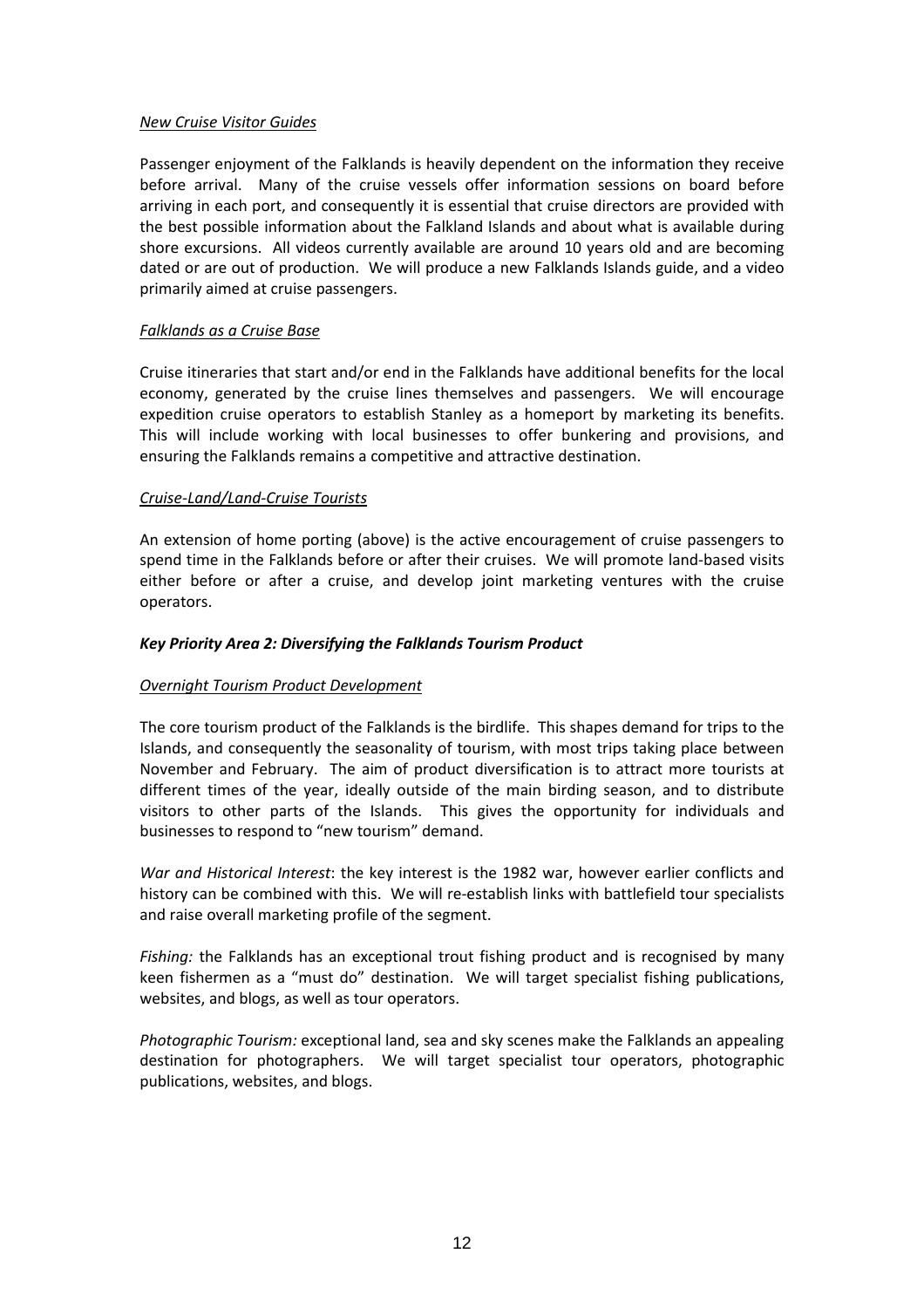*Sporting Events:* sporting events (such as the Stanley Marathon) bring visitors to the Falklands as competitors and supporters. They put the destination on the sporting calendar and therefore create awareness.We will investigate and help develop and market other events with potential such as international fell (trail) running, orienteering, triathlons, coldwater surfing, and spear fishing.

*Hiking:* hiking has great potential in the Falklands due to the firm ground, wide-open spaces and interesting local life and wildlife. Hikers gravitate towards trails as these allow them to plan their days and give them something to base a trip around. We will develop marked trails and market these internationally through traditional and digital media.

*Yachting:* there is strong evidence that, with the development of a marina in Stanley, the yachting sector will thrive. We will support and encourage Option 2 of the Stanley Waterfront Development that provides safe facilities for around 12 yachts, and market the sector when facilities are in place.

*Diving:* diving in the Falklands has been described by many divers as some of the best in the world. We will work with the private sector to develop the dive product, potentially as part of a *Falklands Coldwater Academy* (a centre for diving, canoeing, surfing, coasteering, and other cold water sports). This in turn could lead to development of the Corporate Leadership/Team Building market.

## *Cruise Tourism Product Development*

.

*Encourage the Growth of Local Cruising:* we will encourage expedition cruise operators to increase their length of stay in Falklands waters, and introduce more destinations in Camp. To do this we will work with landowners to help develop appropriate shore excursions.

*Increase the Diversity of Shore Excursions in Stanley:* with the expanding number of cruise ships visiting the Falklands, and a trend towards home porting that needs to be encouraged, there is a requirement to offer a broader range of shore excursions to passengers in Stanley. We will encourage the private sector to engage with the cruise passengers by developing new and appealing tours. This will be assisted through the development of a Cruise Tourism Business Grant Scheme.

#### *Domestic Tourism Product Development*

*Produce an Inspirational Domestic Tourism Guide:* there is a lack of information encouraging (in particular) contract and MPC workers to travel around the Falkland Islands. Information on destinations in East and West Falkland where there is self-catering (and serviced) accommodation could be improved. We will develop a well-written and inspirational guide covering all the destinations that can accommodate overnight stays. The aim of the guide will be to inspire residents to travel, stay in accommodation, and provide suggested itineraries.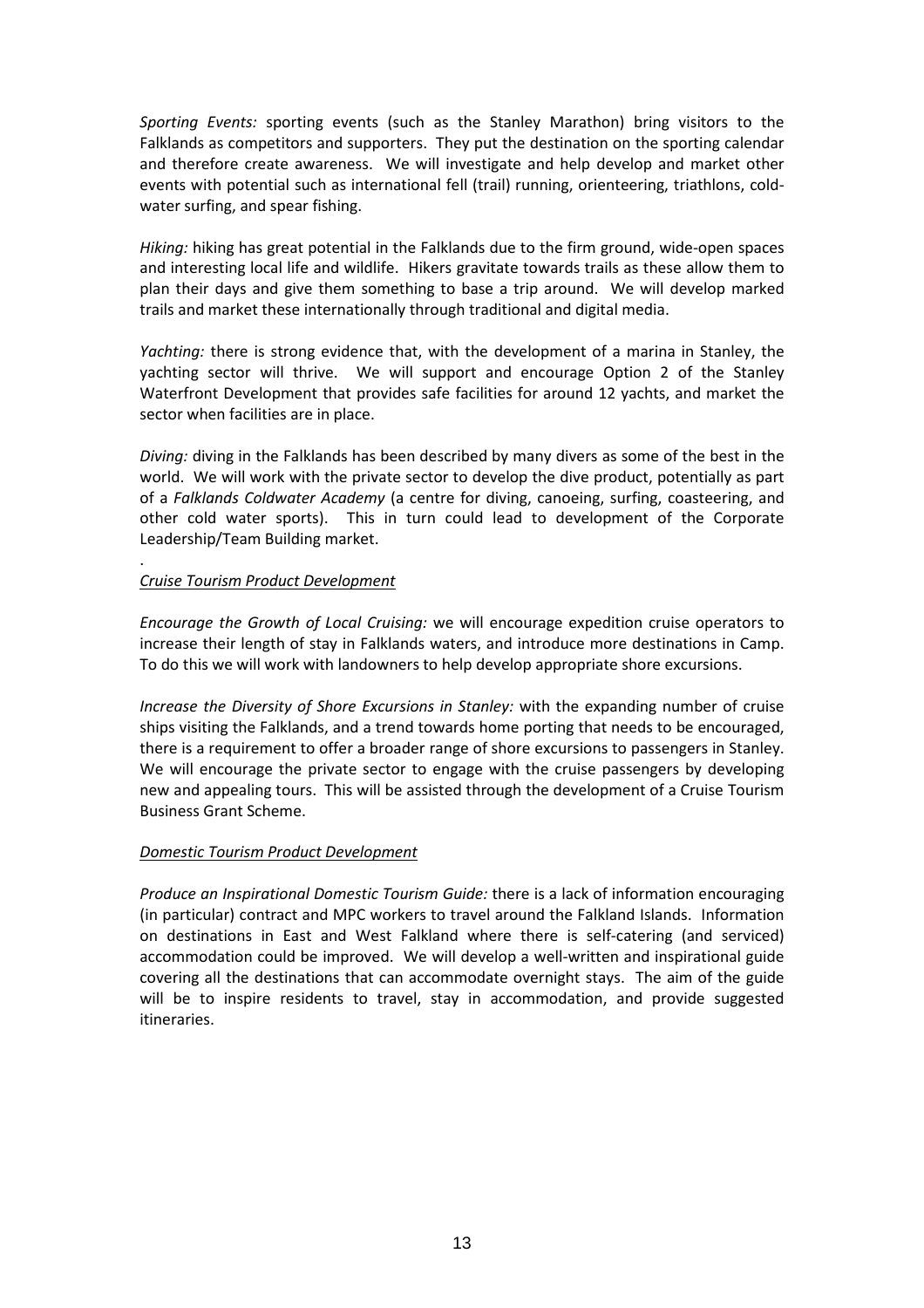## *Key Priority Area 3: Improving the Infrastructure*

The aim of improving the built environment for overnight and cruise tourists is to increase visitor satisfaction, greater repeat visitation, and longer length of stay, all of which will improve the economic impact of tourism in the Falkland Islands.

#### *Civilian Passenger Terminal*

The arrival and departure experience at MPA is particularly poor. The queuing process for departure (which often means standing outside), and the cramped and uncomfortable departure lounge does not provide a level of comfort or welcome that is consistent with the destination in general. It is particularly unpopular with cruse passenger exchange travellers.

There is also a fire regulation in place that, should LAN increase the capacity of their airframe, could lead to a potential loss of tourism expenditure of over £700,000 through capped passenger numbers on flights.

FIG is in the process of evaluating a range of options from "do nothing" to significant investment in new terminal facilities. This will require a good estimate of both costs and benefits of investment at Mount Pleasant Airport and also the level of support form MOD.

We will work with FIG to identify the most effective and feasible option for expanding the MPA terminal to allow it to accommodate a greater number of passengers and afford arriving and departing visitors greater comfort.

#### *Accommodation Investment Guide*

Whilst accommodation provision in the Islands is extremely fragile at present, investment should be private sector led, and is most likely to thrive when demand increases significantly from current levels. Encouraging private sector investment and being prepared for it is an essential part of the Strategy.

We will compile an accommodation investment guide, through consultations with landowners, FIDC, and relevant departments within FIG, to summarise available investment incentives and opportunities.

#### *Tourism Accommodation Grant Scheme*

The FIDC-administered Tourism Accommodation Grant has been a successful part of the Accommodation Accreditation Scheme, with several establishments applying for matchfunded grants. We will continue to operate this scheme, with an annual fund of £50,000 that will allow establishments to request funding for soft furnishings in addition to structural work.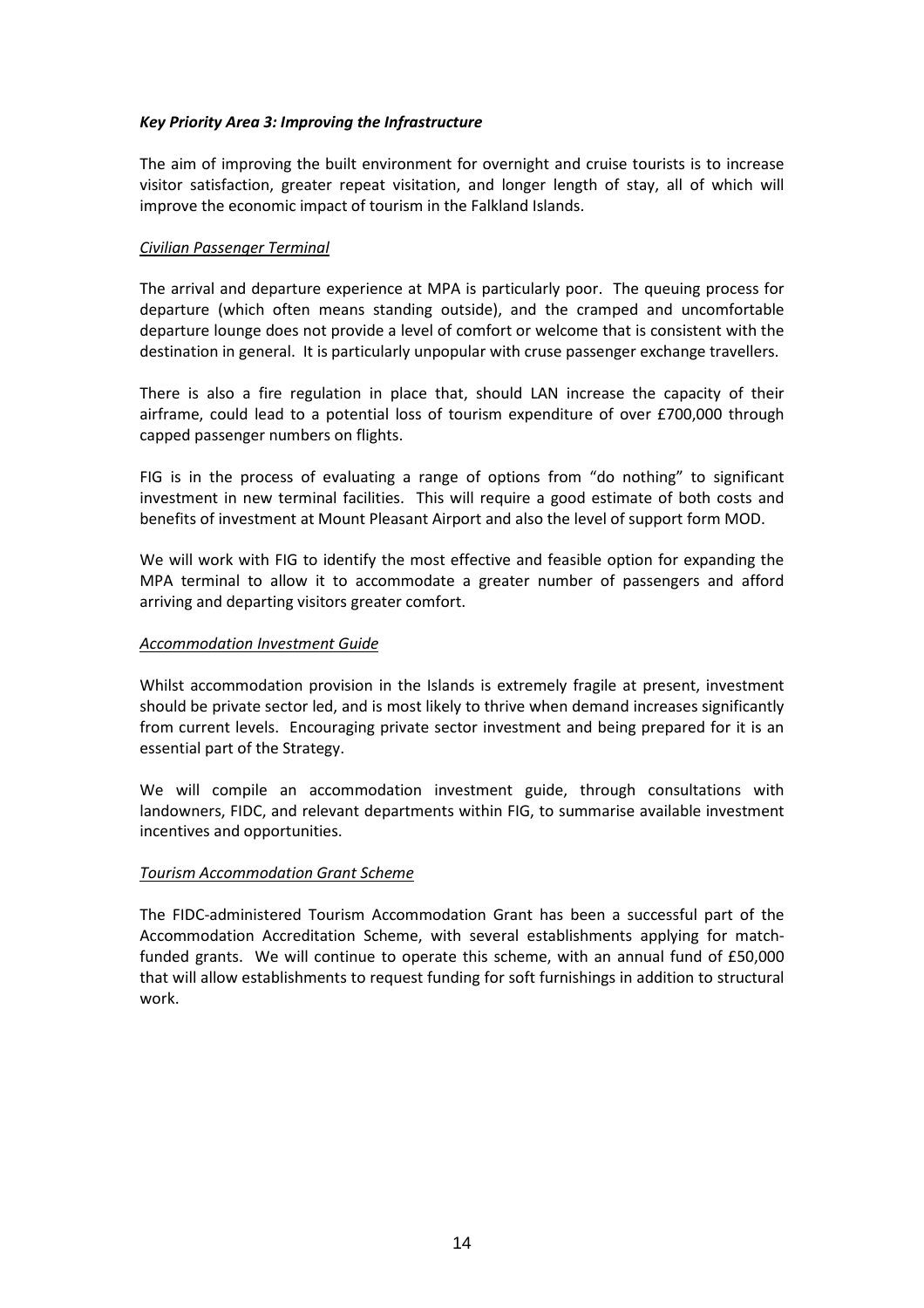## *Café and Toilets at Gypsy Cove*

Around 30% of all cruise visitor excursions are to Gypsy Cove (approximately 7,000 visitors per annum) – the most popular day visitor attraction. For many of the thousands of cruise tourists, impressions of the Falkland Islands are formed from their experiences at Gypsy Cove and Stanley. At present, the visitor facilities are extremely poor. Whilst the natural setting is very good, the lack of shelter, refreshments and poor quality mobile toilets lower the visitor experience.

We will investigate, and develop for private sector operation (if feasible) a purpose-built café with toilets at the Gypsy Cove site, providing good facilities for visitors to purchase food and drink, use conveniences, and shelter.

## *Stanley Infrastructure Improvement Fund*

Whilst around 30% of all cruise visitor excursions are to Gypsy Cove, a further 15% take a Stanley Highlights tour, with many more visitors simply walking around Stanley unguided. We will improve the visit experience of cruise passengers by developing signage and other aspects of the public realm. This would be achieved through an annual fund of £25,000.

## *Cruise Tourism Business Grant Scheme*

Average cruise passenger expenditure in Stanley is £55. The Strategy aims to increase cruise expenditure by providing more opportunities for passengers to spend their money. We will develop a scheme for residents to engage with the cruise sector by developing businesses that can serve cruise (and overnight) visitors. It is anticipated that funds would be allocated on a match-funding basis and would be available for equipment and training costs. The fund would be capped at £30,000 in the first year, with £10,000 being the maximum available for any one business.

#### *JVC Falklands Showcase*

Cruise visitors travelling to Stanley provide an excellent opportunity to market the Falklands as an overnight destination. It is estimated that there is a cruise-conversion potential of £1.4 million annually based on the level of interest of the Falklands from existing passengers. We will undertake a feasibility study of a visually engaging, interactive and high quality interpretation exhibition at the JVC, showcasing the Falklands and inspiring cruise passengers to visit the Islands on an overnight trip.

#### *JVC Car Park Surfacing*

The JVC car park is heavily utilised in the cruise season, and the current surface is either dusty or muddy. In addition, the lack of marked spaces can make the parking arrangements chaotic and confusing for visitors. As part of the overall drive to improve the cruise passenger experience, we will tarmac and mark the Jetty Centre Car Park for buses and taxis.